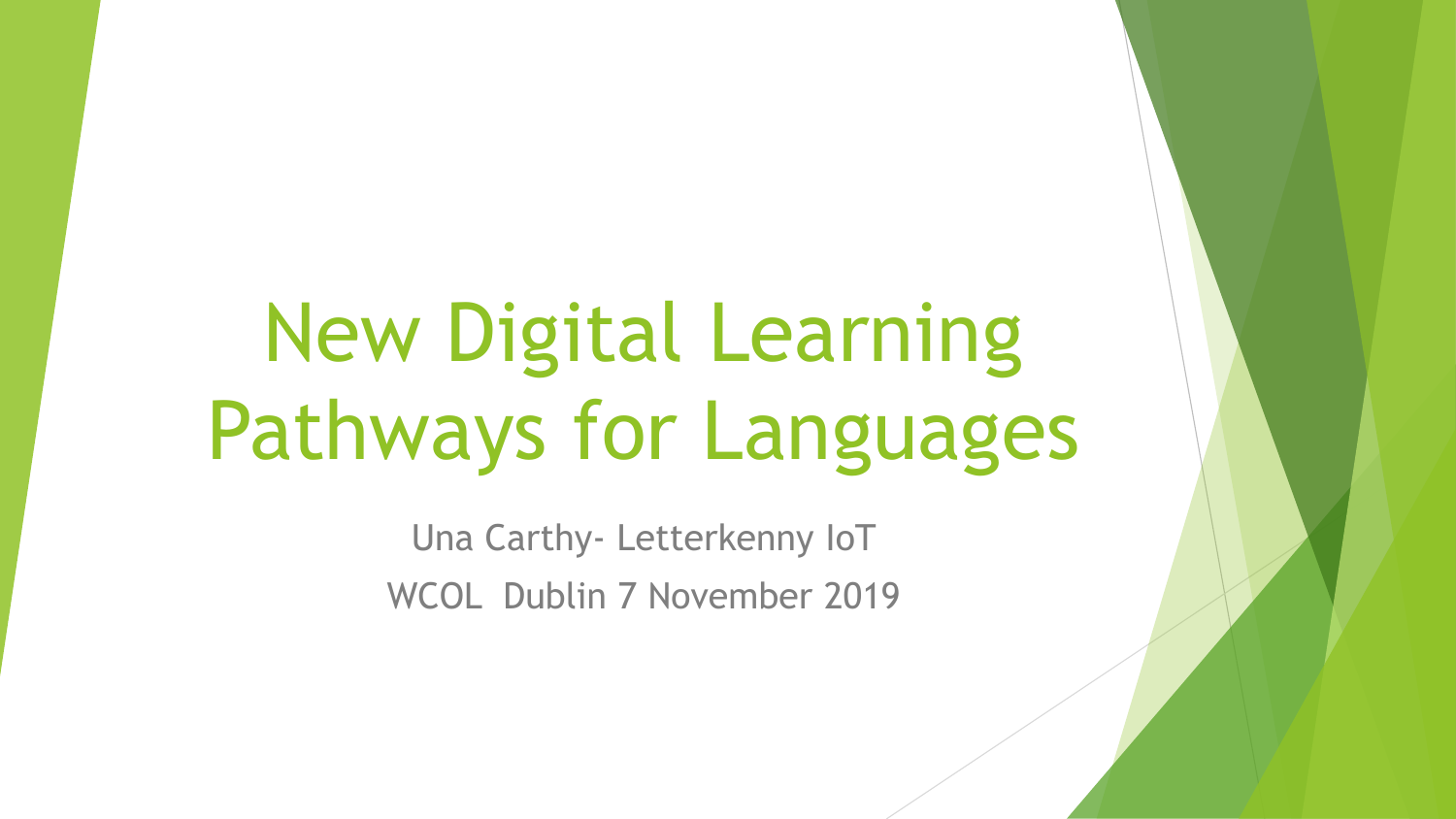## New Pathways

• Sociolinguistic **Context** 

• Psycholinguistic considerations

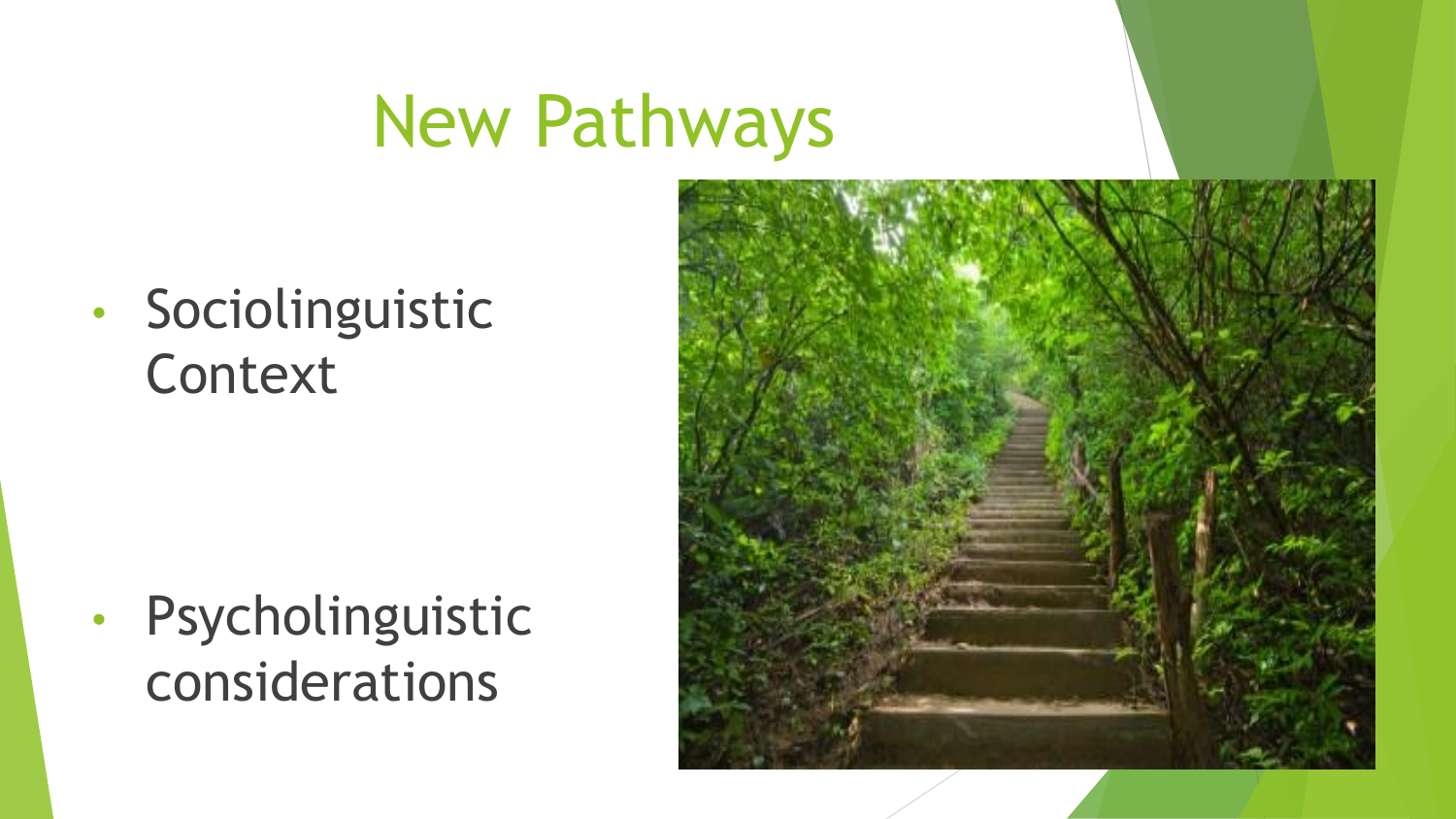#### Sociolinguistic Context

### • Geographic

#### • Economic

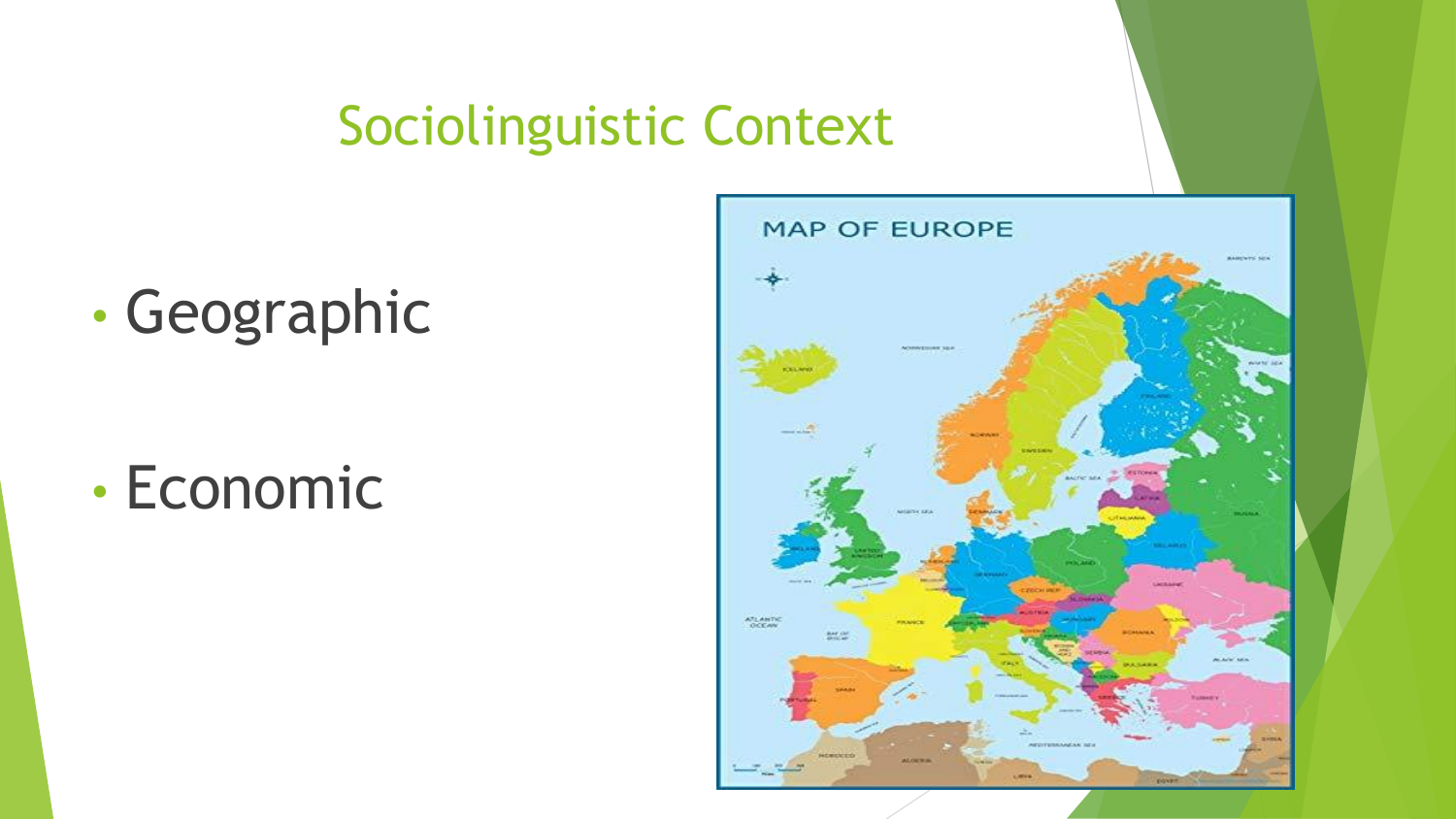#### EU and Irish Digital Strategies

EU's digital Education Plan

Ireland's National Digital Strategy

- European hub
- $\blacktriangleright$  Teaching and learning
- $\blacktriangleright$  Internationalisation
- Strengthen transnational cooperation between HEIs
- Digital transformation
- Innovative ways of learning and teaching
- **Preparing for Global** workplace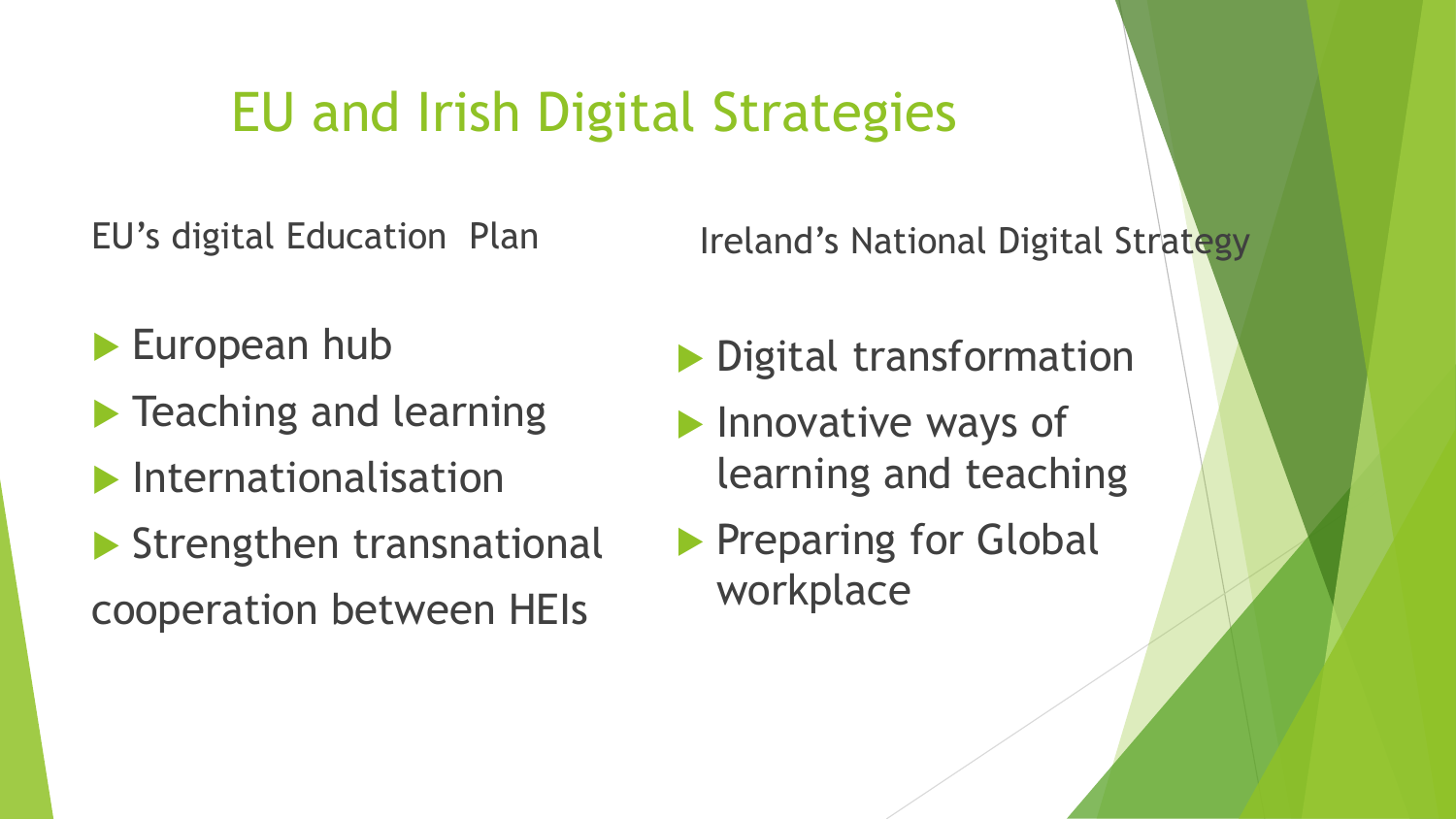Languages Connect Strategy 2017-2026

English no longer enough Multilingual society **Foreign Language Competence International mobility**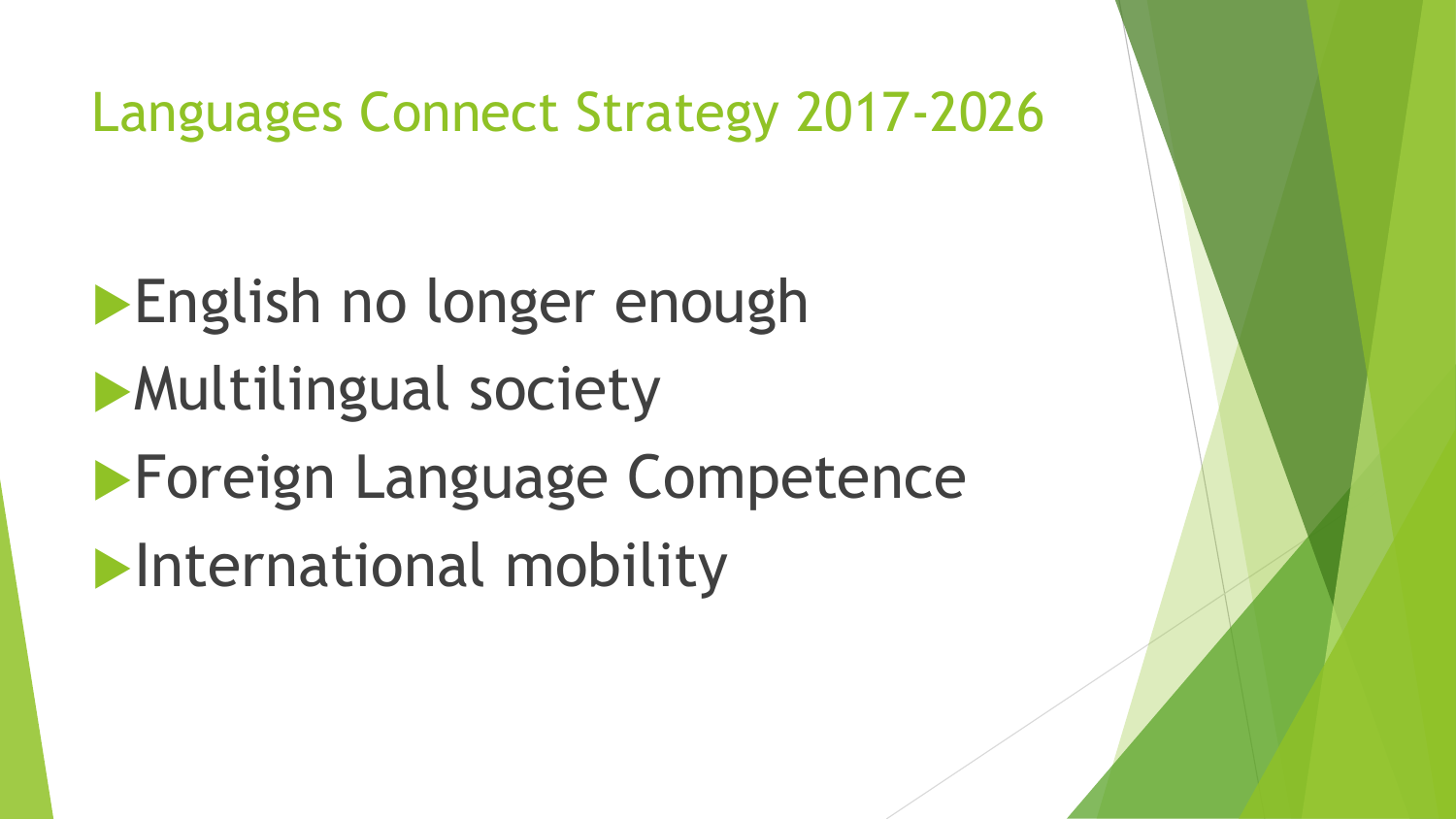Letterkenny Institute of **Technology** 

Co. Donegal

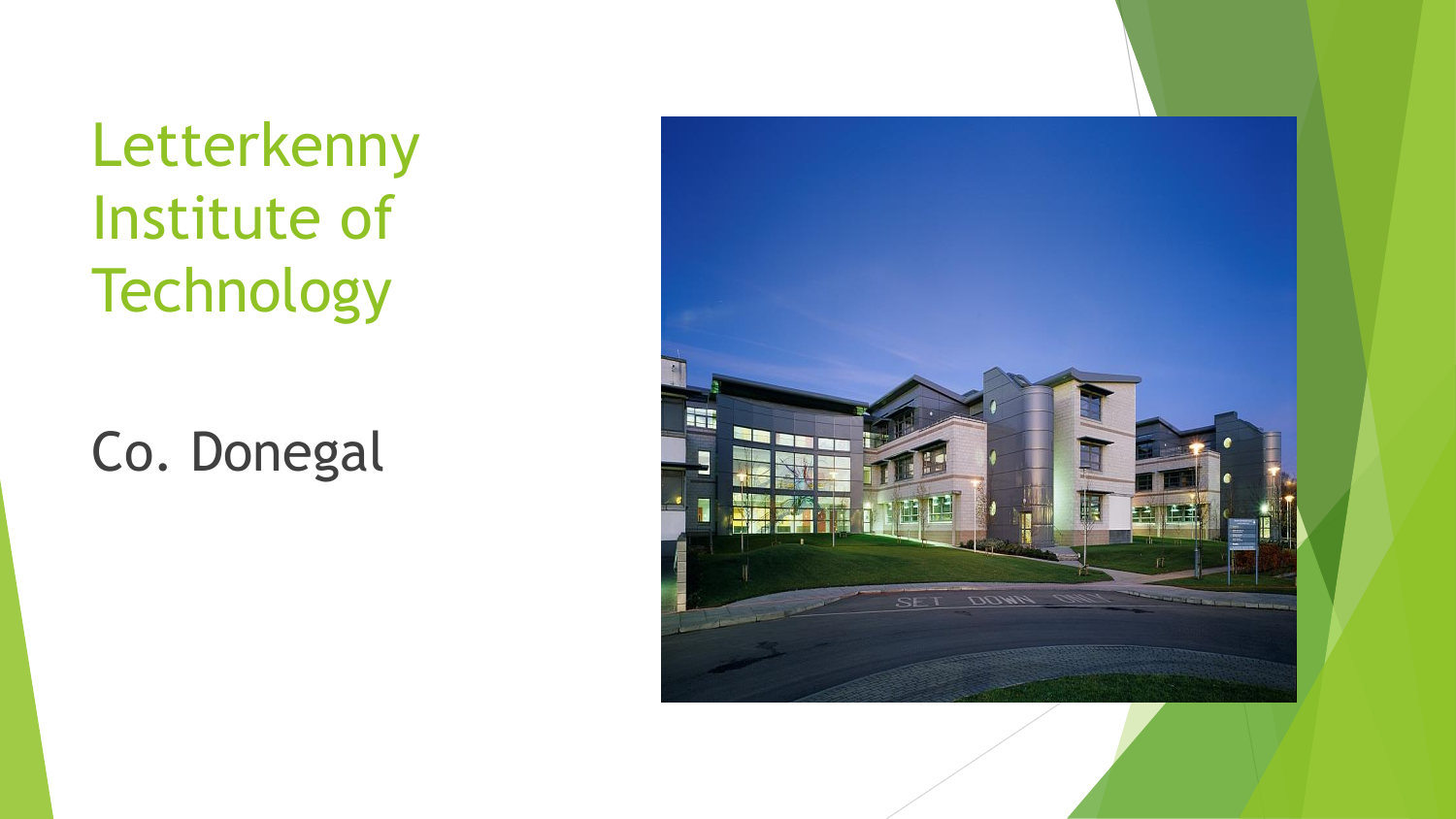#### **Changing HEI landscape for Institutes Technology Ireland (IOTI)**

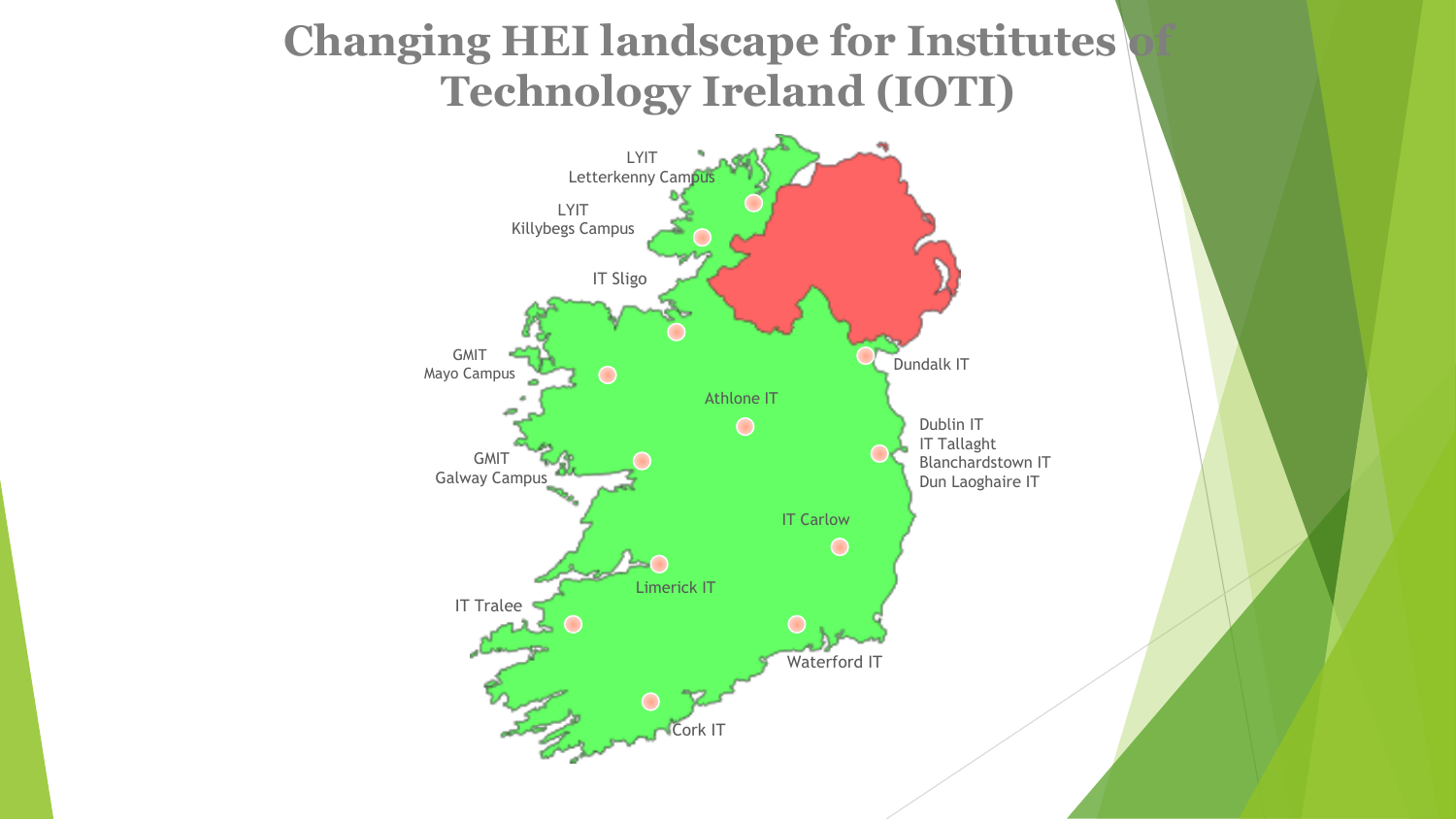#### Psycholinguistic considerations

- **Potential of online platforms for stimulating** learning (Kaplan 2016, Sandeen 2013, Zhan 2018)
- $\blacktriangleright$  Transcends time and space barriers
- **Potential for authentic interaction**
- **I** Unicollaboration Model for third level
- **Tandem MOOCs**

<https://www.youtube.com/watch?v=L4S2N-EasBU>

Stimulating international mobility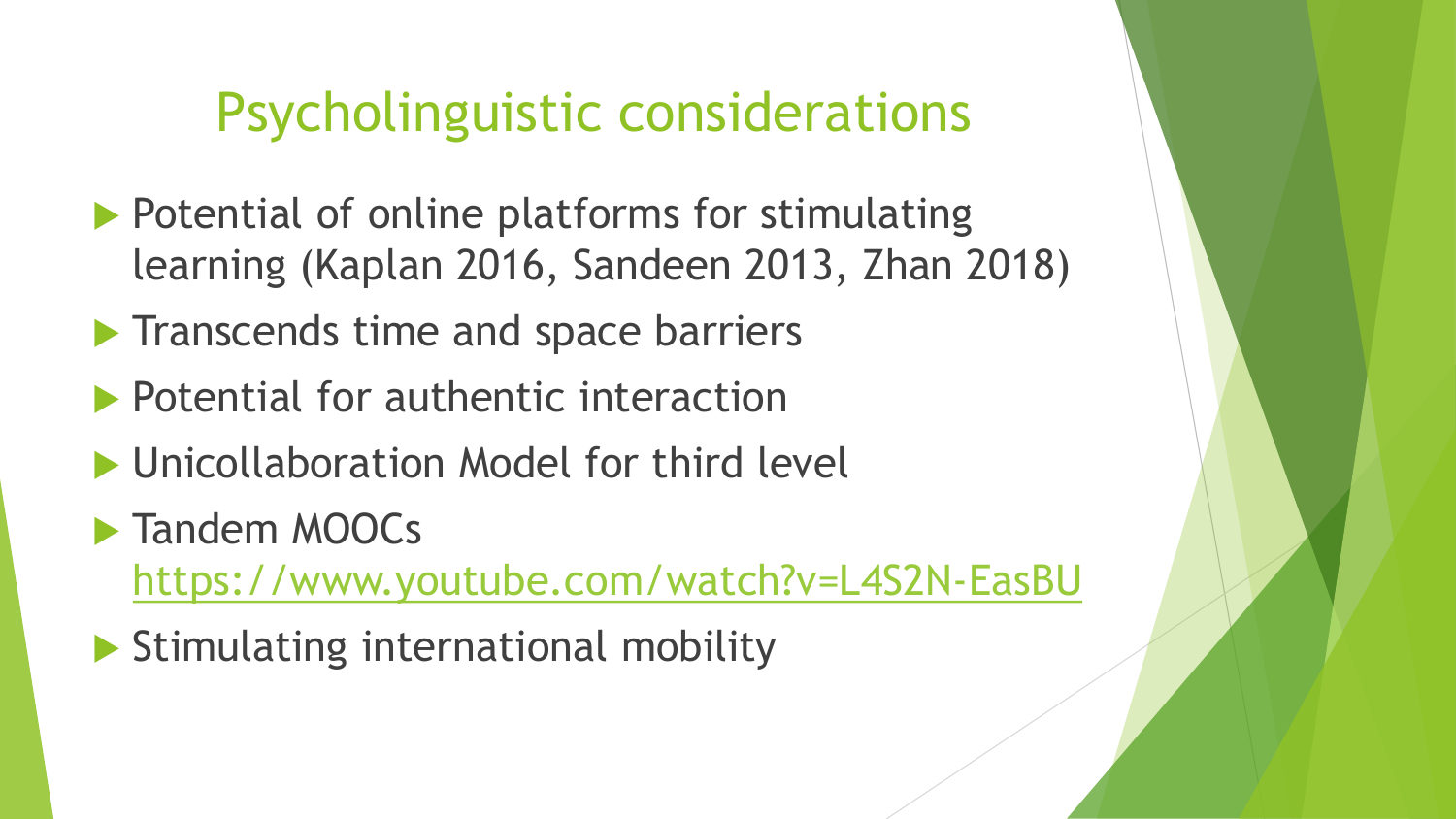#### Prior Studies of MOOCs and Spocs

- Online platforms
- **Refining the underlining pedagogy**
- **Learner feedback**
- Knox(2014) EDCMOOC
- What works? What doesn't?
- Couch to 5k psychology might work?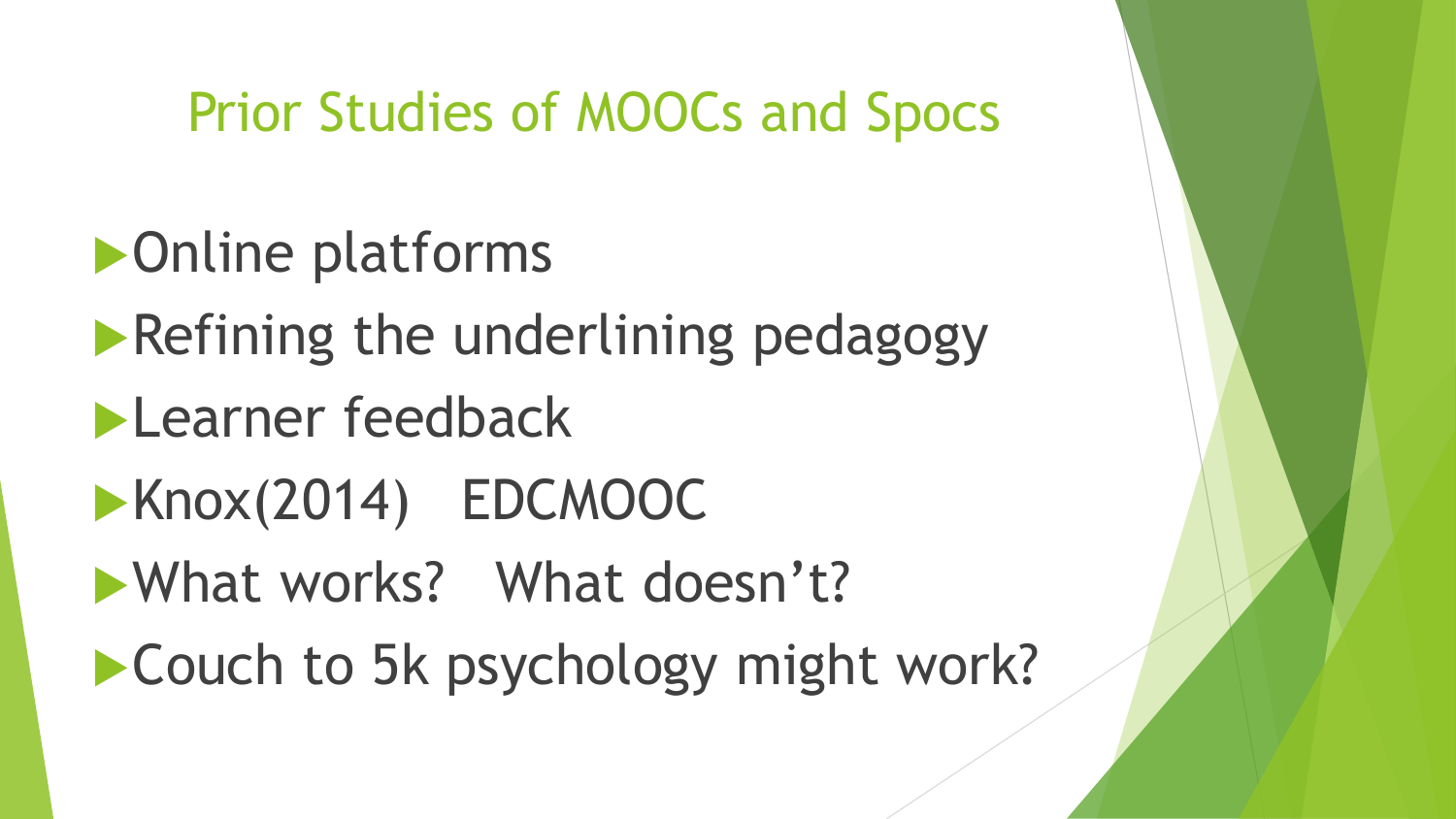#### New Pedagogical Paradigm

- $\blacktriangleright$  Harnessing all the potential of online platforms
- ▶ Without losing the benefits of traditional classroom learning
- **Creating online personal**
- **Learning pathways clearly signposted**
- **Palatable learning chunks**